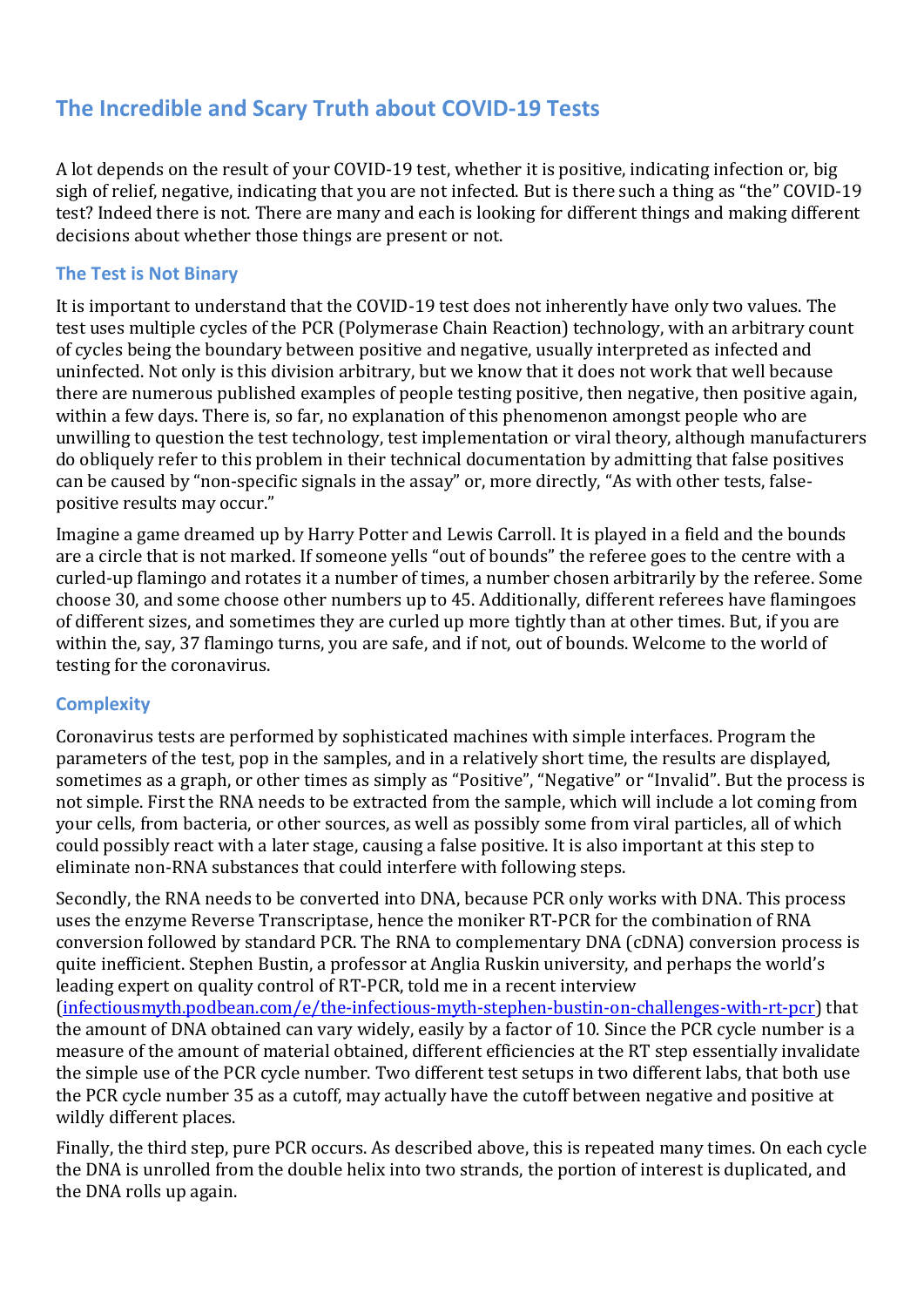You may think this explanation is complicated. Yes. It is a complicated process. And although a fancy machine makes it simple to operate, it doesn't mean that every machine, every lab and every operator gets comparable results. Your situation is even worse than the operators because you will likely just be told either "Infected" or "Clear".

# **A Potpourri of Tests**

The NHS does not exert much control over the choice of COVID-19 test, allowing in-house validation of test kits [\(http://www.england.nhs.uk/coronavirus/wp-](http://www.england.nhs.uk/coronavirus/wp-content/uploads/sites/52/2020/03/guidance-and-sop-covid-19-virus-testing-in-nhs-laboratories-v1.pdf)

[content/uploads/sites/52/2020/03/guidance-and-sop-covid-19-virus-testing-in-nhs-laboratories](http://www.england.nhs.uk/coronavirus/wp-content/uploads/sites/52/2020/03/guidance-and-sop-covid-19-virus-testing-in-nhs-laboratories-v1.pdf)[v1.pdf\)](http://www.england.nhs.uk/coronavirus/wp-content/uploads/sites/52/2020/03/guidance-and-sop-covid-19-virus-testing-in-nhs-laboratories-v1.pdf) although, more recently, it started to insist that commercially available, rather than in-house tests be used [\(www.telegraph.co.uk/news/2020/04/21/public-health-england-admits-coronavirus](https://www.telegraph.co.uk/news/2020/04/21/public-health-england-admits-coronavirus-tests-used-send-nhs)[tests-used-send-nhs\)](https://www.telegraph.co.uk/news/2020/04/21/public-health-england-admits-coronavirus-tests-used-send-nhs). The US Food and Drug Administration, on the other hand, requires at least a façade of test approval through their Emergency Use Authorizations. I downloaded 33 of the test kit instructions, hopefully a representative sample, to try to see how the tests differed in what they were looking for, how long they were looking, and how they decided whether they had found it or not. I also scanned the test limitations, to see whether the manufacturers thought their tests were perfect or not. If you are a true masochist, you can check my analysis at:

[https://www.fda.gov/medical-devices/emergency-situations-medical-devices/emergency-use](https://www.fda.gov/medical-devices/emergency-situations-medical-devices/emergency-use-authorizations)[authorizations](https://www.fda.gov/medical-devices/emergency-situations-medical-devices/emergency-use-authorizations)

# **The Number of Flamingo Turns**

For some tests in the FDA list, the number of PCR cycles to distinguish positive from negative is not specified, but for most, it is. In general, the more PCR cycles, the more likely that a false positive will be obtained, and the fewer cycles, the more likely a false negative will be obtained. One manufacturer each recommended 30 cycles, 31, 35, 36, 37, 38 and 39. 40 cycles was most popular, chosen by 12 manufacturers, and two recommended 43 and 45. The MIQE (Minimum Information for Publication of Quantitative RT-PCR Experiments) guidelines for operation and reporting of RT-PCR states that the use of 40 or more cycles is unwise [\(academic.oup.com/clinchem/article/55/4/611/5631762\)](https://academic.oup.com/clinchem/article/55/4/611/5631762). Bustin's advice in my interview with him was that not more than 35 cycles be used. With either 35 or less than 40, the majority of COVID-19 RT-PCR tests approved by the FDA may be pushing RT-PCR to its limits or beyond.

# **What is Being Looked For?**

The RT-PCR tests look for only a tiny fraction of the COVID-19 genome. And different tests look for different tiny fractions. Most do not specify the size of the portions, but a test developed by Charité Berlin (not on the FDA list) looks for the RdRp and E genes, which amount to 213 base pairs out of about 30,000 for the entire genome, or less than one percent. On the FDA list, the tests reference the E, N and S genes and portions of the ORF (Open Reading Frame). What is most important to know is not what the function of these RNA segments is, but simply that the tests are looking for very different things. It is as if we went looking for leopards with one person using spots as the guide, another the claws, another the teeth and another the eyes.

Worse than differences in what they are looking for is the way of defining whether they have found it. Some tests look for one portion that must be present for the test to be declared positive. Others look for two portions and both must be positive, while others only require one of the two to be positive. Some tests look for three portions, and generally only require two to be detected, although one test requires all three.

This is worth thinking about. A test that looks for three portions of the genome is generally happy if two are found. That means that we can have a leopard without spots as long as it has leopard-like claws and teeth. Or spots and teeth, but different claws. What does it mean to have a genome of a very simple creature like a virus, for which any part can be missing, but we still say it is what we are looking for? And if we only have 1% of an animal, is it possible we will decide it is a leopard when it is actually an ocelot?